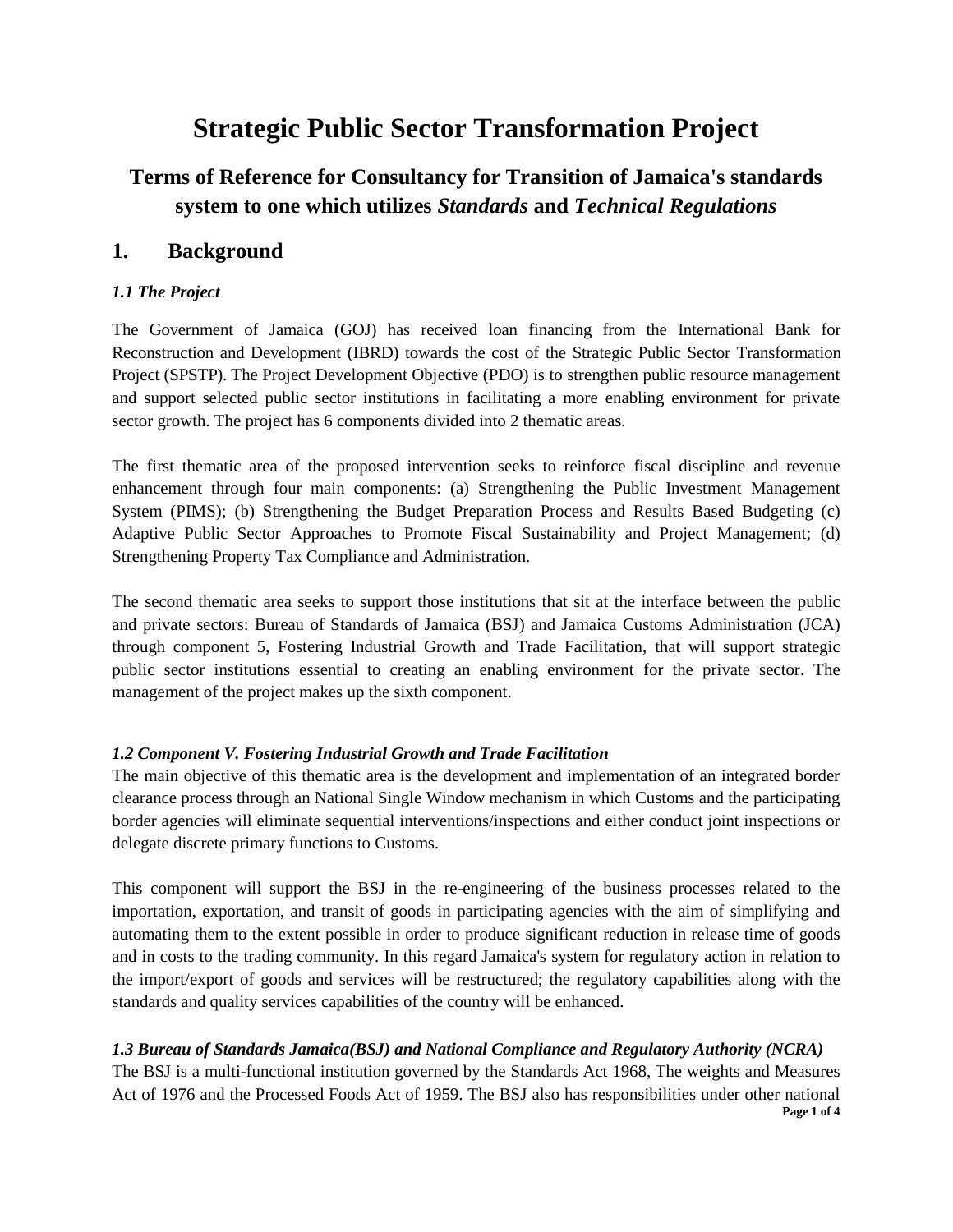legislation such as the Petroleum Quality Control Act and the Customs Act. Under these legislations the BSJ functions as the National Standards Body, National Metrology Institute, a primary national conformity assessment entity and a significant national regulatory entity.

The fulfilment of these functions carries inherent conflicts which have resulted in the dominance of one function to the detriment of the others over time. This in turn has had a negative effect of economic development with local industries being starved of quality and standards services needed for their development of competitive advantage in the global market.

Over the years of its existence the BSJ has supervised the implementation of a 2-tiered standards system in which *Voluntary Standards* and *Compulsory Standards* were promulgated. The BSJ then carried regulatory activities (more or less) against the compulsory standards and almost all products were required to comply with one compulsory standard (such as labelling standards) or another. Recognizing that this system is not compliant with the WTO TBT Agreement and has resulted in the stifling of industry over the years, the Government is now taking the steps to remove these barriers to economic growth, and to implement a system which is compliant with the WTO TBT and SPS agreements.

Under component 5 of the project, the regulatory function of the BSJ has been removed and vested in a new entity named National Compliance and Regulatory Authority (NCRA) by Cabinet Decision # 403MIIC-25/15 which has also made provision for the drafting of appropriate legislation to effect the legal transfer of all regulatory functions from the BSJ to the NCRA. In addition the Government will be working to transition the *voluntary* and *compulsory standards* system to the WTO compliant system of *Standards and Technical Regulation.* In this regard, the terms Standards and Technical Regulations are defined as per the meaning accepted by the WTO:

**Standards - Standards are documents that are approved by a recognized body**, that provides for common and repeated use, rules, guidelines or characteristics for products or related processes and production methods, **with which compliance is voluntary**.

**Technical Regulations - Technical regulations are documents,** which lay down product characteristics or their related processes and production methods, including the applicable administrative provisions, **with which compliance is mandatory.** It may also include or deal exclusively with terminology, symbols, packaging, marking or labeling requirements as they apply to a product, process or production method.

### **2. Purpose of the Consultancy**

Under Component 5, for the support and strengthening of the Bureau of Standards Jamaica (BSJ), the GOJ intends to apply part of the proceeds of the IBRD loan towards payments under a consultancy contract for the transitioning of Jamaica's system of *Voluntary and Mandatory Standards* to a system of *Standards and Technical Regulations*. The programme for this transition shall be developed and shall include:

(a) The preparation of Jamaica's Code of Practice for the Preparation, Adoption, and Application and Review of Technical Regulations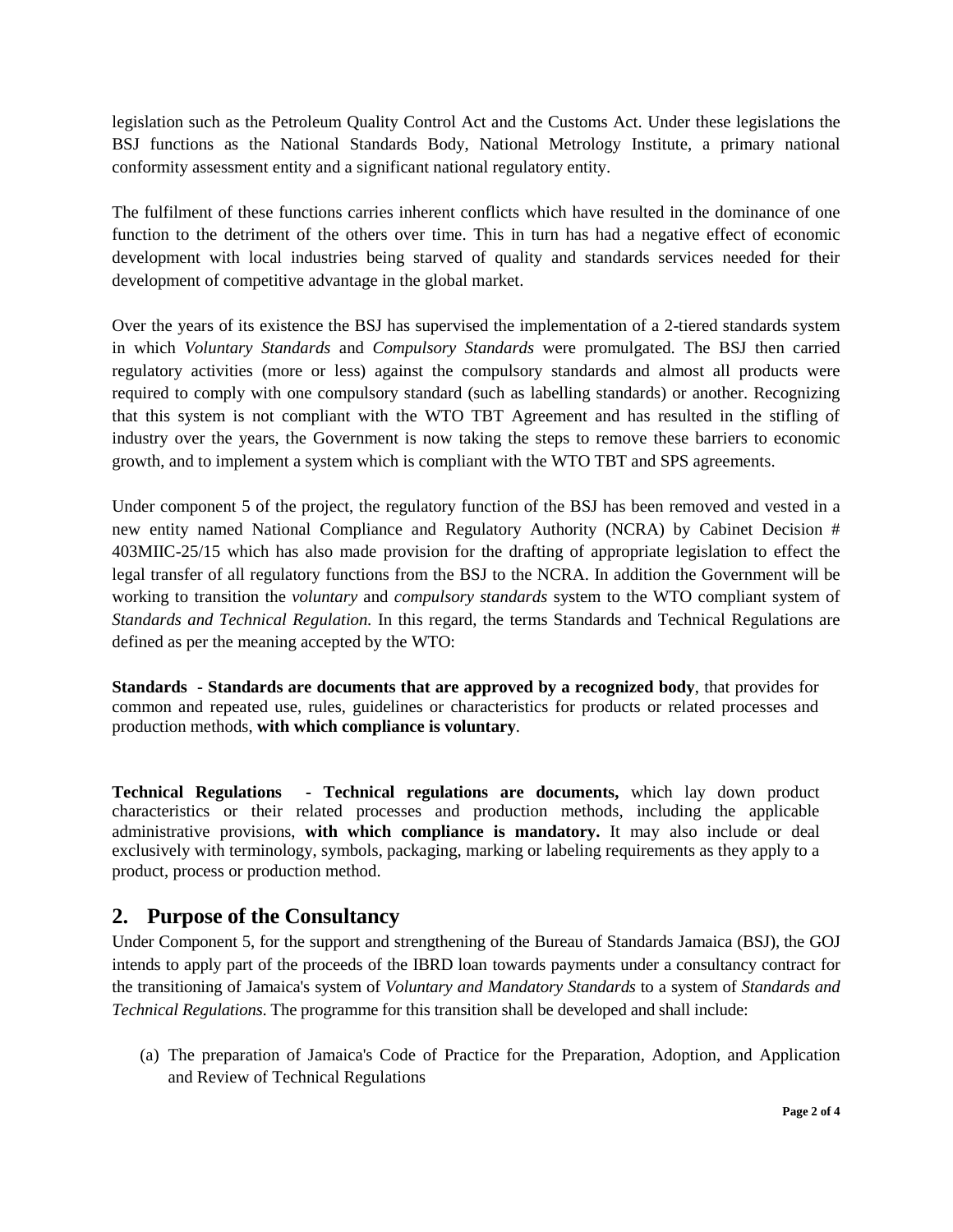- (b) Training of all relevant Government Ministries, Departments and Agencies (MDAs) in the use of the Code of Practice
- (c) The training of relevant MDAs in Regulatory Impact Assessment
- (d) The preparation of a pilot project for the development/adoption of selected Technical Regulations in two (2) key sectors.
- (e) Training of MDAs in the preparation of Technical Regulations

## **3. Selection of the Consultancy**

A consultant with the requisite qualifications and experience will be engaged following Individual Consultant Selection (ICS) procedures in accordance with the latest edition of the World Bank's Procurement Guidelines*.*

## **4. Characteristics of the Consultancy**

- *4.1 Type of Consultancy:* An individual consultant is required.
- *4.2 Starting Date and Duration:* The Consultant is expected to provide the required services working for **approximately 100 days** over a period of**9 months**. The start date for the consultancy is expected to be **January 2017.**
- *4.3 Place of Work:* The consultant will be based at the main offices of the Bureau of Standards Jamaica in Kingston and will consult with MDAs, NQI core entities and stakeholders across the country in the execution of the consultancy.

#### *4.4 Qualifications and experience required for the Consultancy:*

The consultant to be engaged for this contract shall possess the qualifications listed in  $(a) - (f)$ below:

- (a) Bachelors Degree in Engineering or Physical Sciences
- (b) . At least 5 years experience in the development/drafting of standards and or Technical Regulations
- (c) Training in Regulatory Impact Assessment
- (d) At least 3 years working with the application of the WTO TBT and SPS agreements on a national/regional level.

# **5. Scope of Services**

Reporting to the Technical Coordinator the Consultant is required to:

- 1. Consult with the Technical Coordinator, key stakeholders of the NQI (Standards, Metrology, Accreditation, Conformity Assessment), Relevant senior legal and technical experts in MDAs for their input and guidance in the execution of the consultancy.
- 2. Prepare and provide to the Technical Coordinator, a plan for the execution of the consultancy